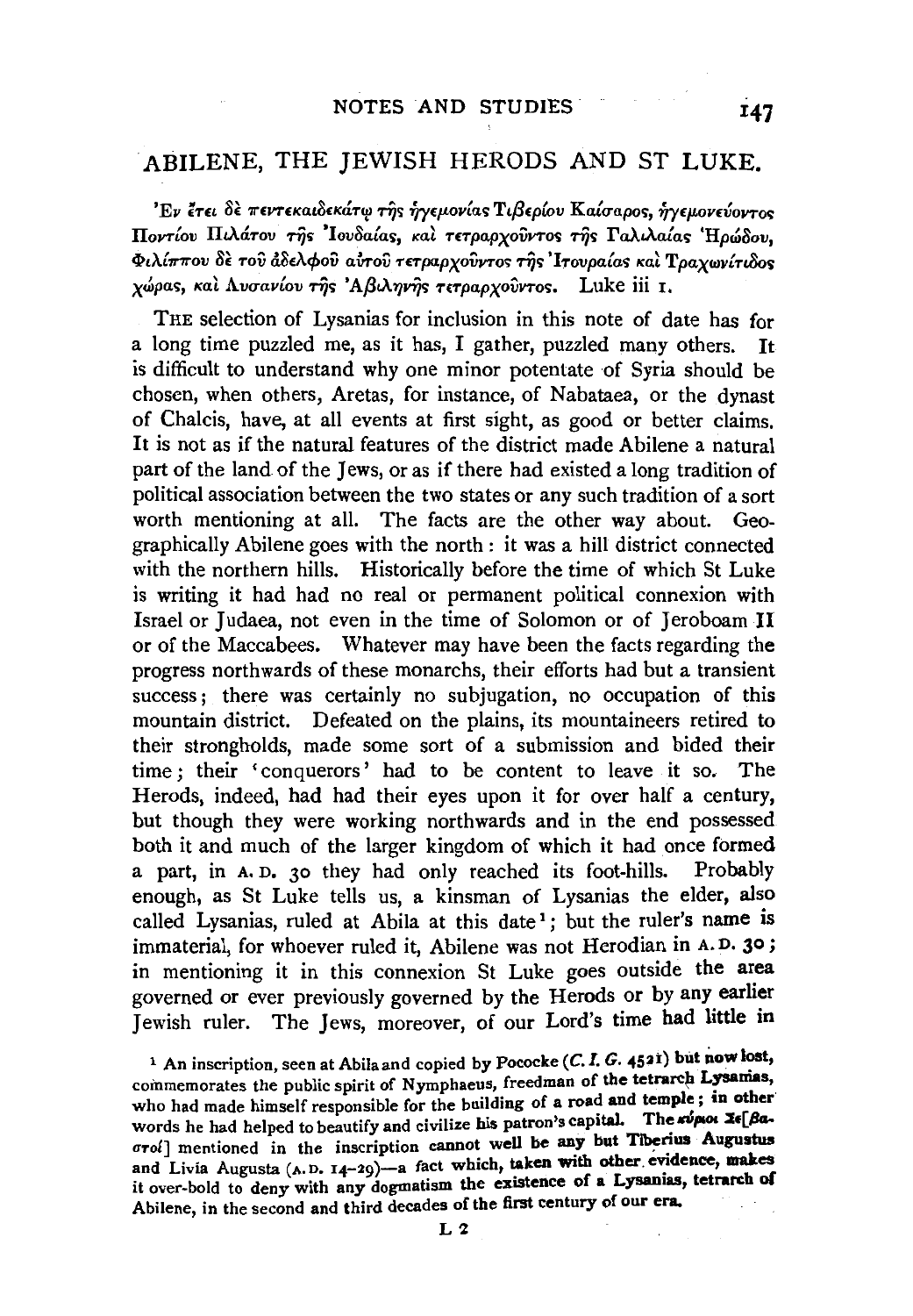common with the Ituraean freebooters of Abilene; cut off from each other in almost every respect by the interests and habits which keep states apart, there was also the memory of recent hostility between the two. It is, I presume, generally admitted that our Lord never taught in Abilene. Two possible explanations, therefore, of the inclusion of Lysanias, which at once suggest themselves, can be excluded from consideration.

Abilene, however, became Herodian about A. D. 37 when Caligula gave it to Agrippa I. Philip's tetrarchy went with it. In A. D. 41 Claudius confirmed the grant, other portions of Herod the Great's kingdom being added later, so that at his death (A. D. 44) Agrippa I was ruler of all of his father's kingdom and of Abilene in addition.<sup>1</sup> We need feel accordingly no doubt that St Luke's ante-dated interest in Abilene is due to its subsequent incorporation in the territory of those Herods who maintained their connexion with the Jews ; and we may note that at his death Agrippa l's domain corresponded to the area which St Luke in his description had in his mind.

But this is not all the problem. When Agrippa I died, the Romans took over the administration of his kingdom. His son, a youth of  $r_7$ , at first had nothing. After his uncle's death, however, in A. D. 48 Chalcis proper was conferred upon him. In A. D. 53 or thereabouts he gave up Chalcis, receiving in exchange the northern part of his father's kingdom (the tetrarchy of Philip and Abilene) ; the rest, a province kept for most purposes distinct from Syria, remaining under the government of Roman procurators. Later, under Nero, almost certainly about A. D. 55, his dominion was extended towards the south, a large and important part of Galilee (the Herodian city of Tiberias with Tarichea and tracts of country round them) and two toparchies in Peraea (Julias, also an Herodian city, and Abela) being transferred to him from the Roman province of Judaea.<sup>2</sup> This transference, however, did not affect the total area governed by the two together ; what was given to Agrippa was taken from the procurator. We may note again that, approximately speaking, from A. D. 53 onwards, Agrippa II and the Roman procurator of the time (Felix at first, and later Festus) continued between them to govern all that Agrippa I was governing in A. D. 44-all, not more nor less, with the exception of a small addition to the north. This small addition was the tetrarchy of Varus.. Varus, a very minor and very transient potentate, was a descendant of Soemus, the Ituraean king, whose kingdom on his death in A. D. 49 was added

<sup>&</sup>lt;sup>1</sup> Cf. especially Josephus *Antiquities* xix 5, 1, where a distinction is expressly made between Abilene and what was Agrippa's by ancestral right.

<sup>&</sup>lt;sup>2</sup> Josephus *B.J.* ii 13, 2, A. xx 8, 4-the date is quite clearly given as the first year of Nero.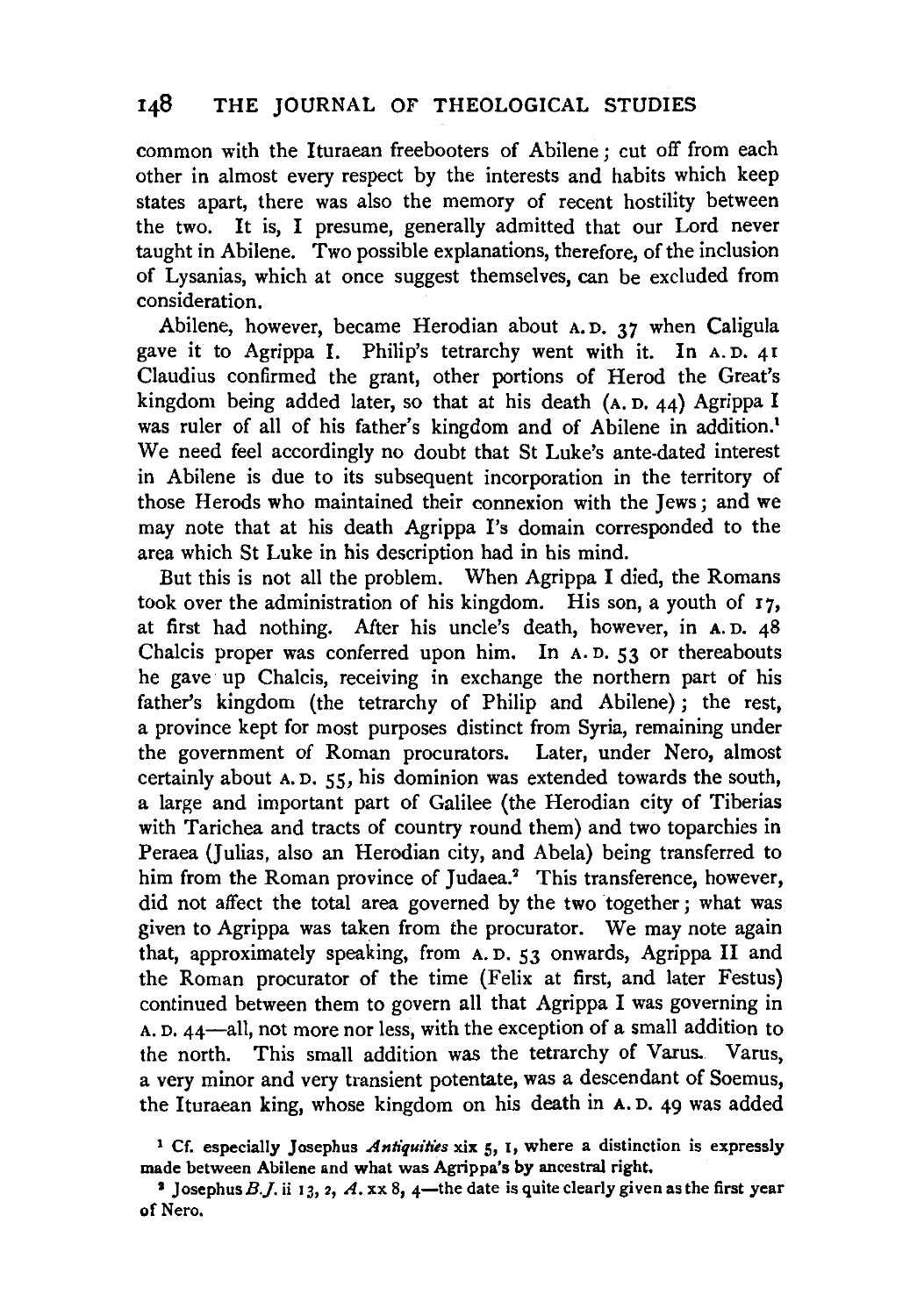to the province of Syria.1 Varus, one of the native dynasty, was, it would seem, in accordance with the usual Roman policy, allowed to retain a portion of his ancestor's kingdom. But the portion left him was very small, hardly of the size of Rutland, and he held it only for four years. It lay just north of Abilene; it had once been part of it or rather of the larger Chalcis, of which Abilene had been itself a part. Varus's tenure being brief and his dominions of very small extent, its identity was lost after their amalgamation in the far larger tetrarchy of Lysanias, which had had a separate political existence for something like half a century. For a purpose such as St Luke's, Abilene could very well cover both, just as Galilee covers Peraea, and  $\eta$  'Irovpaía και Τραχωνίτις χώρα covers the various constituent elements of Philip's tetrarchy, as known to us from other sources.' For some years then after A.D. 53 for his and any similar purpose St Luke's description applies to the area ruled by Agrippa II, together with the Roman procurator's province. But in A. D. 66 when the war broke out the Romans took complete control of everything, and in or about A. D. 72, after things had begun to settle down, Agrippa received such accessions to his sphere of government as extended it considerably northwards, apparently as far as northern Lebanon.

## <sup>1</sup> Tacitus *Annales* xii 23.

<sup>2</sup> As well in fact as the title 'King of England' covers England and the Celtic fringe. While then the antiquary does and must regret the lack of precision, it is easy to understand how St Luke's interest lay in the persons bearing rule in. A. D. 30 rather than in the exact boundaries of their authority ; the more so as Josephus mentions the tetrarchy of Varus in the *War of the jews* (ii 16, 8) but not in the *Antiquities* (xx 7, 1). To enable us to fix the extent and position of this tetrarchy we have quite sufficient *data:* (1) within narrow limits we know the boundaries of the kingdom of Chalcis under Ptolemy Mennaei and his son, Lysanias the elder; (2) again within narrow limits we know how much of it at various times went not to Soemus, the kinsman of Varus, but to other people, to the Herods, to the tetrarch of Chalcis proper, to the ruler of Abilene, to the citizens of Heliopolis and to Beyrout; these ate up most of it ; (3) Soemus, king of Ituraea, therefore, who was not identical with the later Soemus, king of Emesa, had of it some 600 square miles, less rather than more ;  $(4)$  of these square miles the Romans in A. D. 49, as we may be certain from what we know about their methods, retained the lion's share and the part the easiest to govern ; (5) Varus, therefore, as his *solatium* would get perhaps a third or less, and that, high ground in the main, only partially reduced and civilized ; (6) if then the northern boundary of Abilene was the natural one, the depression in the Anti-Lebanon just east of Heliopolis, which would place the capital, Abila, about the centre of its district, Varus got the hillcountry to the north of it, or, in other words, about the area I have suggested in the text. It would be co-terminous with Abilene, as we should expect from its inclusion in it when a few years afterwards things were rounded off;  $(7)$  an area for this tetrarchy, comparatively inconsiderable in extent, which went not unnaturally with the southern Anti-Lebanon, would explain the silence of the *Antiquities* about it.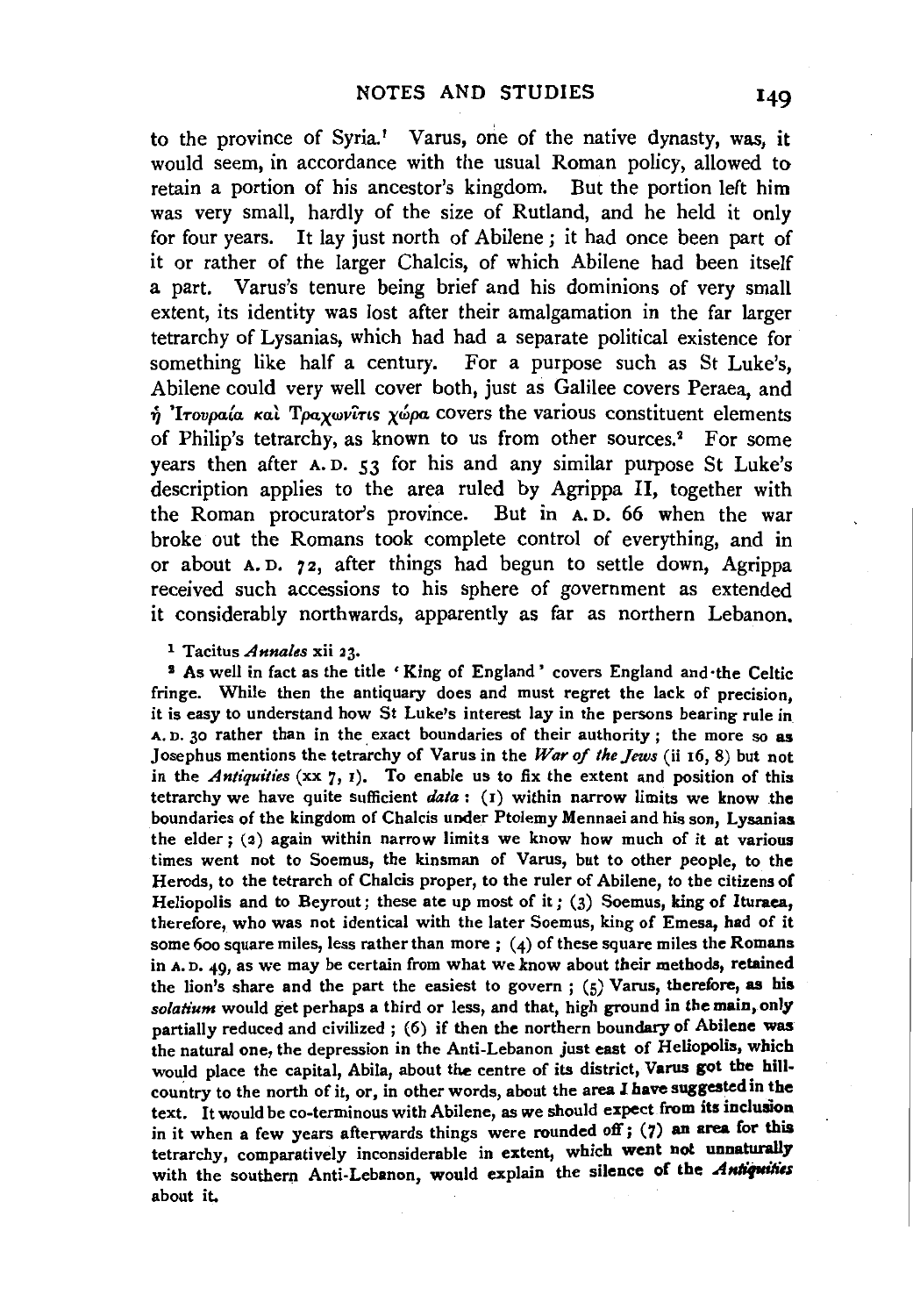To put it briefly then; from A. D. 37 to A. D. 44, and then again from A.D. 53 to A.D. 66 or at latest A.D. 72, but not afterwards, one of the Jewish Herods with or without the help of a Roman procurator governed an area which in extent practically agrees with the area St Luke purports to describe. Outside these dates the area thus governed was less or considerably more. These facts are certain. Any deduction from them must be to some extent a matter of opinion, but an eminently reasonable deduction is that St Luke chose this area for description because he wrote during part of the period during which these conditions prevailed. Nothing would be more natural than that he should attempt to account for the government of the 'Holv Land' of the time *at* which he wrote ; the correspondence produced between the two by the introduction of Lysanias is remarkable; the introduction of Lysanias is puzzling, and the description fits only just a few years, and these the few years during which the writing of the Gospel and the Acts may well have taken place. Moreover, if we may make the reasonable assumption that the author of the Gospel and the Acts was also the author of the  $\hat{\eta}$ u $\epsilon\hat{i}$ s-passages, he was in Palestine about A. D. 60 and had seen or heard much of Agrippa, Felix, and Festus, the successors in about a generation of Lysanias, Philip, Herod, and Pontius Pilate. His attention once drawn to Agrippa, many were competent to tell him all the facts, quite recent, of the family's vicissitudes and the rough outlines of the areas its members governed then and twenty years before.<sup>1</sup>

I have said so far nothing of St Luke's alleged dependence on Josephus. So far as I can see, however, resemblances in diction point rather to the existence of a sort of literary  $\kappa_0 w \gamma$  of the eastern provinces, meant as Attic, than to a direct dependence. Where St Luke and Josephus narrate the same event, more often than not they either differ in their details or they disagree ; even the stock passage about Theudas  $(Ant, xx, 5, 1, 2)$  is open to this charge; the passage about Lysanias *(Ant.* xx 7, 1) does not look like copying. The Josephus theory, on the other hand, has difficulties of its own. It credits the author of the Gospel and the Acts with a slovenliness of method and a lack of

<sup>1</sup>Agrippa came, St Luke tells us, to Caesarea with Berenice in order to greet Festus. He was invited to assist at the trial of St Paul, and attended it  $\mu \epsilon \tau \dot{\alpha} \pi o \lambda \lambda \hat{\eta} s$ parragias. This looks like the truth. The woman's readiness to greet the successor of her sister's husband, then under a cloud, is to those who know the facts of their relatiopship as eloquent as the oriental vassal's promptness to exploit the chance of making a display. If an invention, which I do not believe, it has as true a dramatic touch as Claudius Lysias's paraphrase of Acts xxi 27-40, xxii 2 2-29 ( cf. xxiii 26-30 ), or the delightfully human answer of the Jews at Rome (Acts xxviii *n,* 22) to St Paul, 1 We know nothing officially against *you,* but we don't altogether like your friends.'